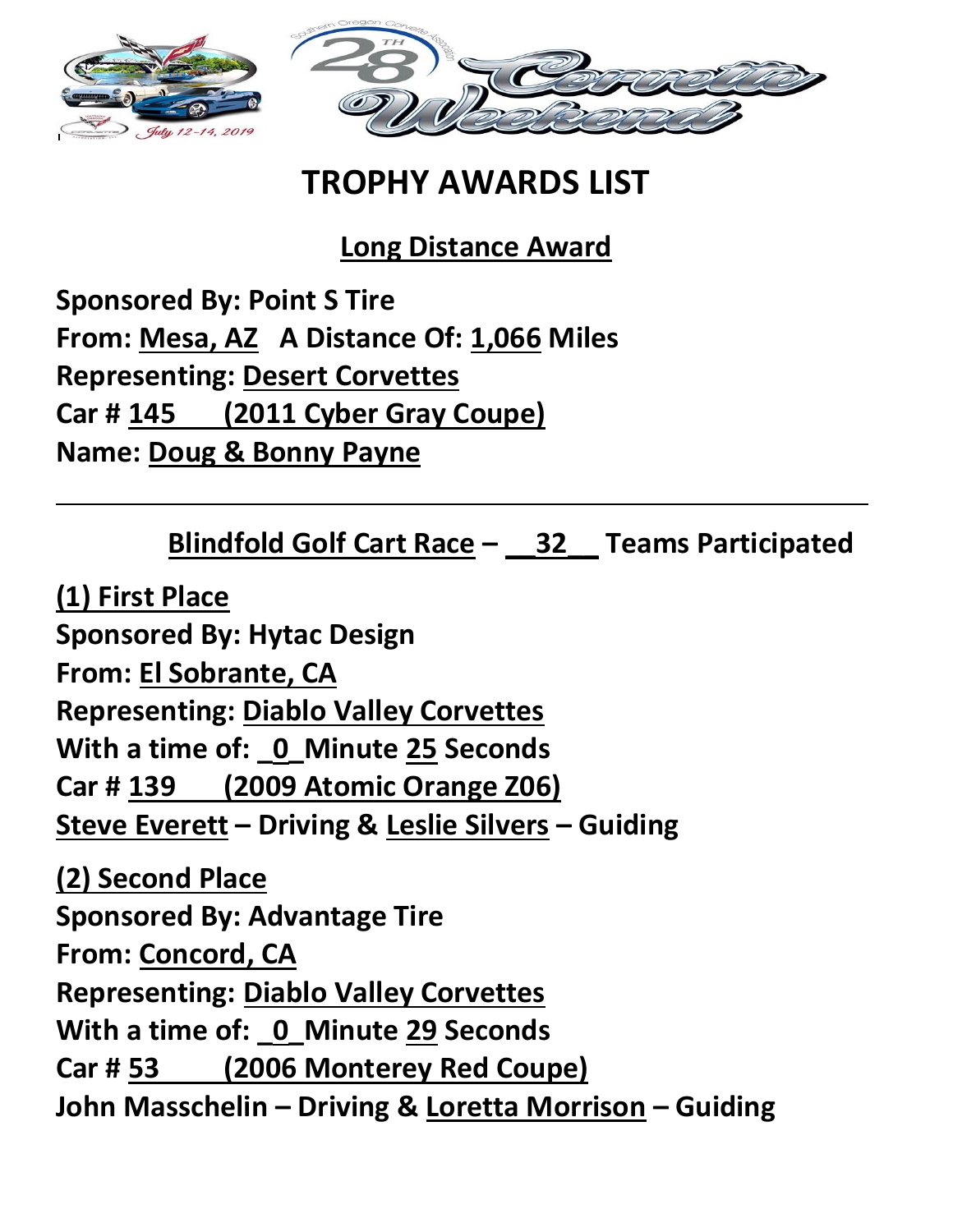#### **Funkhana – \_10\_ Runs Made**

**(1) First Place Sponsored By: Star Automotive From: Martinez, CA Representing: Diablo Valley Corvettes With a time of: \_1\_ Minute \_50\_ Seconds (& 2 Min 3 Seconds) Car # 95 (2004 Le Mans Blue Z06) Driver: Jim Loveless (2) Second Place Sponsored By: Grants Pass Toyota From: Canon Beach, OR Representing: Northwest Corvette Association With a time of: \_2\_ Minute \_15\_ Seconds Car # 40 (2011 Jet Stream Blue Convertible) Driver: Martin Giguiere**

### **Club Participation Award**

**Recognition to The Northwest Corvette Assn. and the Pomona Valley Corvettes, both with 17 cars. Well done!**

**Winning the Club Participation Award: Sponsored By: Premier Detail & Polish Winning with 28 Cars, from the Contra Costa County area of California, the Diablo Valley Corvettes**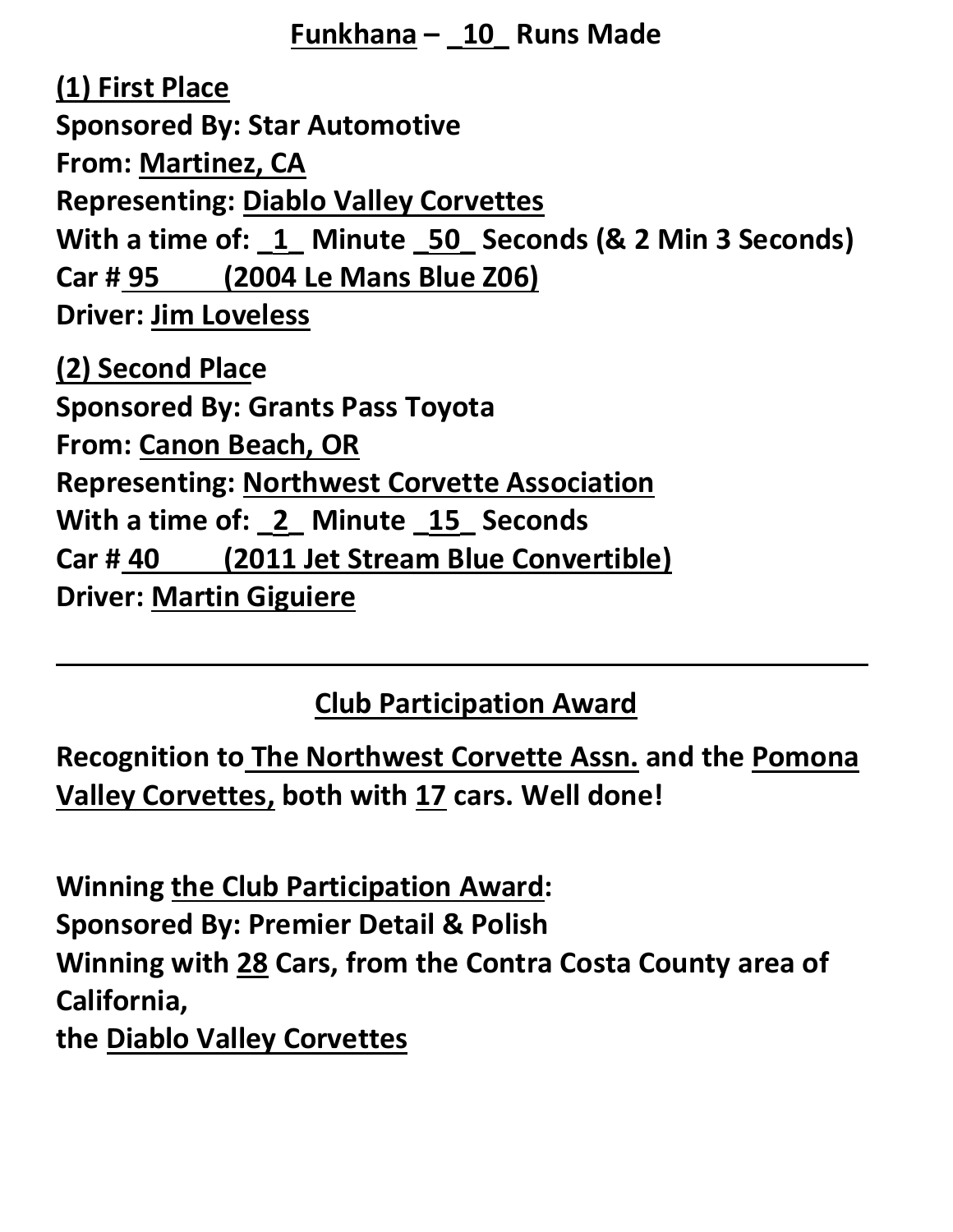### **Show and Shine Awards**

**We would like to specially acknowledge two of our Major Sponsors who have supported every Corvette Weekend since 2005; Jim Sigel Chevrolet (our club's Sponsoring Dealer), and Sherm's Thunderbird / Food 4 Less. Without their support, Corvette Weekend would not have been what it is today. To all our major sponsors, we offer our heartfelt appreciation for their great support.**

**The following cars were picked by representatives from our Major Sponsors from all the cars on the show field. Whatever car met their fancy was the one chosen.**

## **Sponsor's Choice – Jim Sigel Automotive**

**From: Washougal, WA Representing: Northwest Corvette Association Car # 85 (1965 Goldwood Yellow Convertible) Owners: John & Shirley Bishop**

## **Sponsor's Choice – Sherm's Thunderbird / Food 4 Less**

**From: Pleasant Hill, CA Representing: Diablo Valley Corvettes Car # 1 (2004 Red Convertible) Owners: Helen & Bill Landis**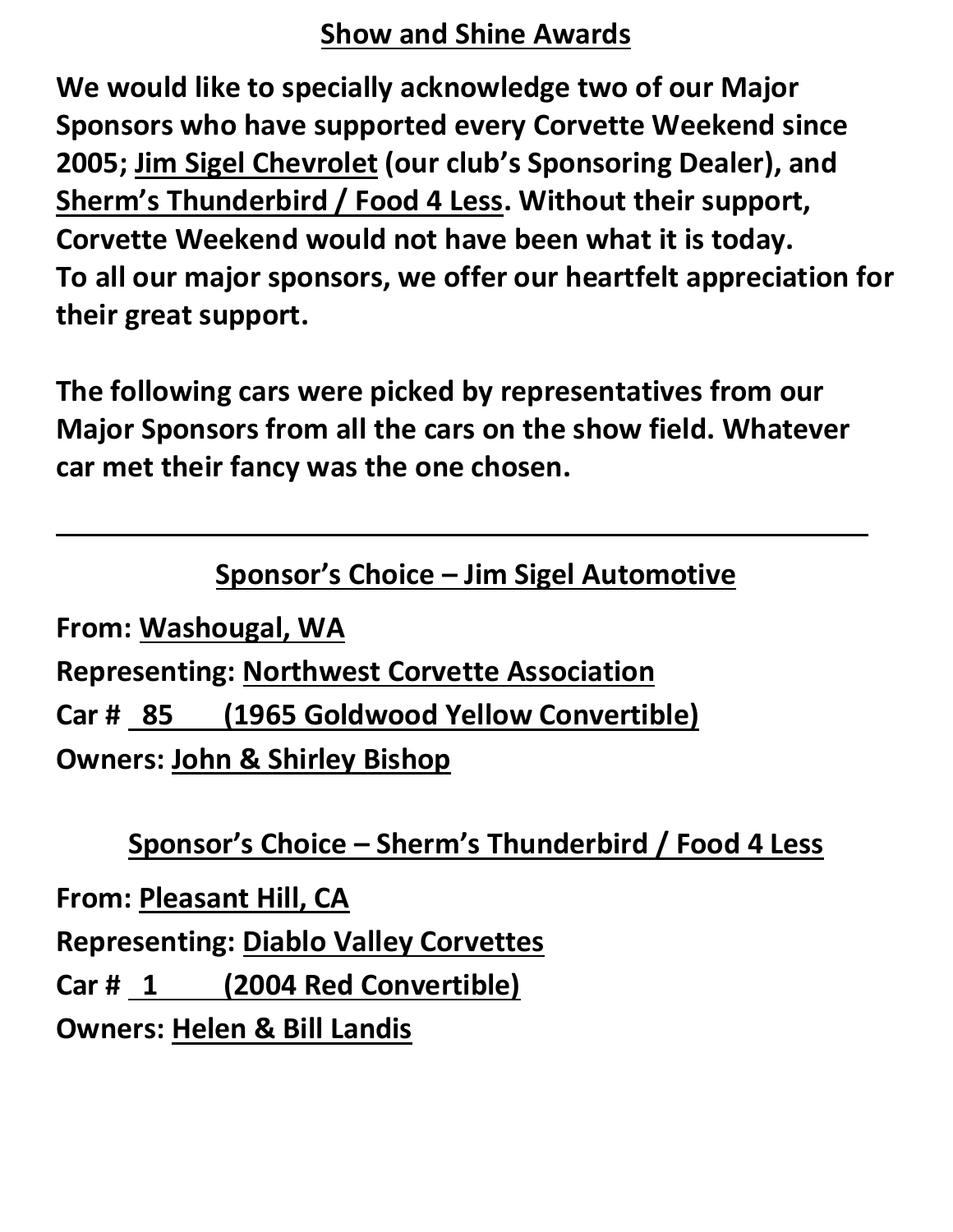**Sponsor's Choice – Grants Pass Podiatry (Dr. John Castle)**

**From: Grants Pass, OR**

**Car # 135 (1962 Red Convertible)**

**Owners: Russ Robertson & Susan Silvers**

## **Sponsor's Choice – Shelton Auto Parts**

**From: Springfield, OR**

**Representing: Cascade Corvette Club**

**Car # 69 (1957 Green Convertible)**

**Owners: Dennis Huntley**

## **Sponsor's Choice – Riverside Ready Mix**

**From: Concord, CA**

**Representing: Diablo Valley Corvettes**

**Car # 64 (2016 Laguna Blue Z06 Coupe)**

**Owners: Darryl McMurray & Donna Koepsell**

**Sponsor's Choice – AllCare Health**

**From: El Dorado Hills, CA**

**Representing: Just For Corvettes**

**Car # 102 (2019 Long Beach Red Grand Sport Coupe)**

**Owners: David & Valerie Blaszkowski**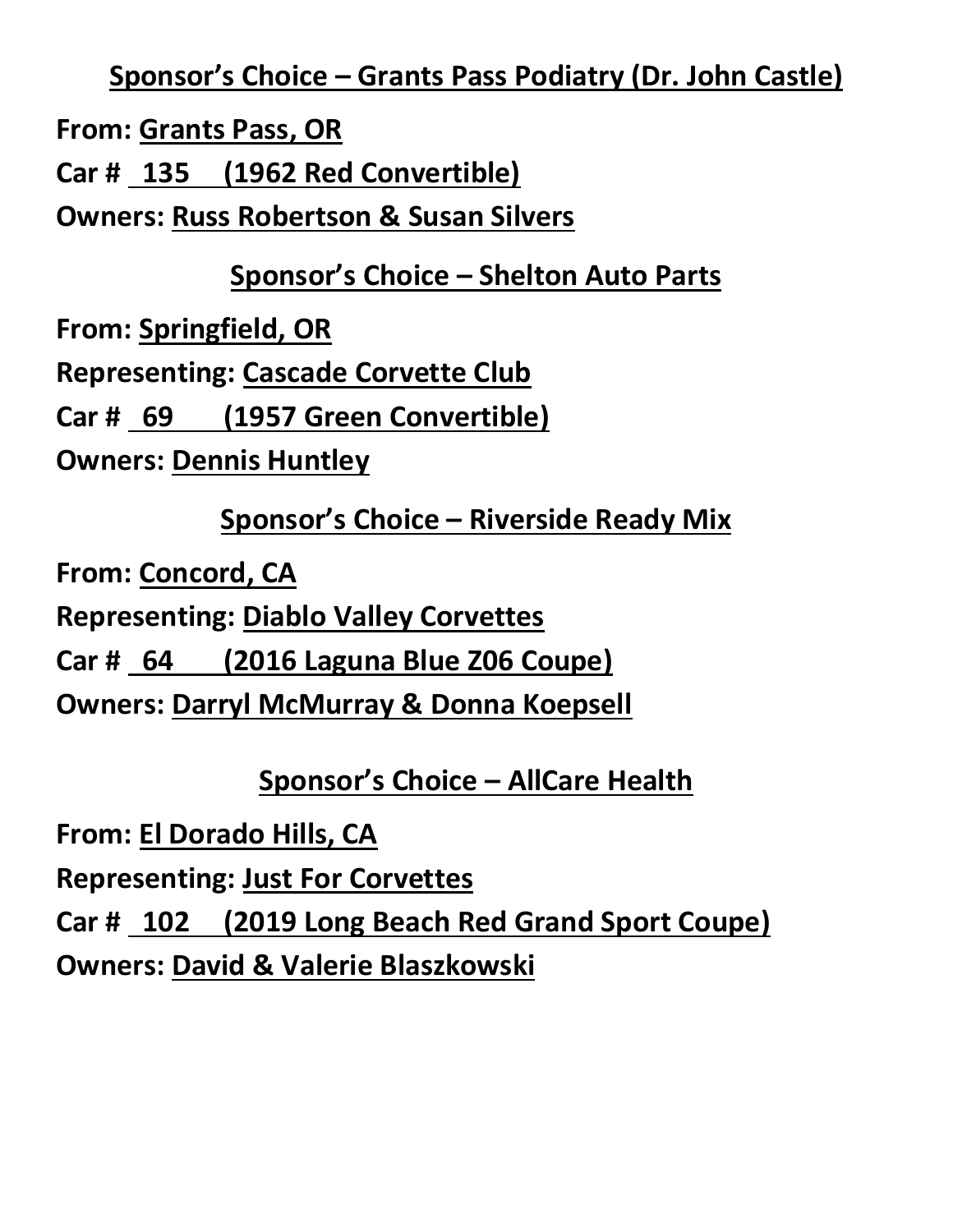### **Sponsor's Choice – Antenna Magic**

**From: Chico, CA Car # 61 (1953 White Convertible) Owners: Colete & Doug Young**

**Sponsor's Choice – Ray's Print Shop**

**From: Ridgefield, WA Representing: Northwest Corvette Association Car # 58 (2019 Sebring Orange Z06 Convertible) Owners: Jodi Ross & Harold Plantinga**

**Sponsor's Choice – Southern Oregon Audio Visual From: Willets, CA Representing: Corvettes of Sonoma County Car # 2 (1962 Plum/Pearl Convertible) Owners: John & Gail Yde**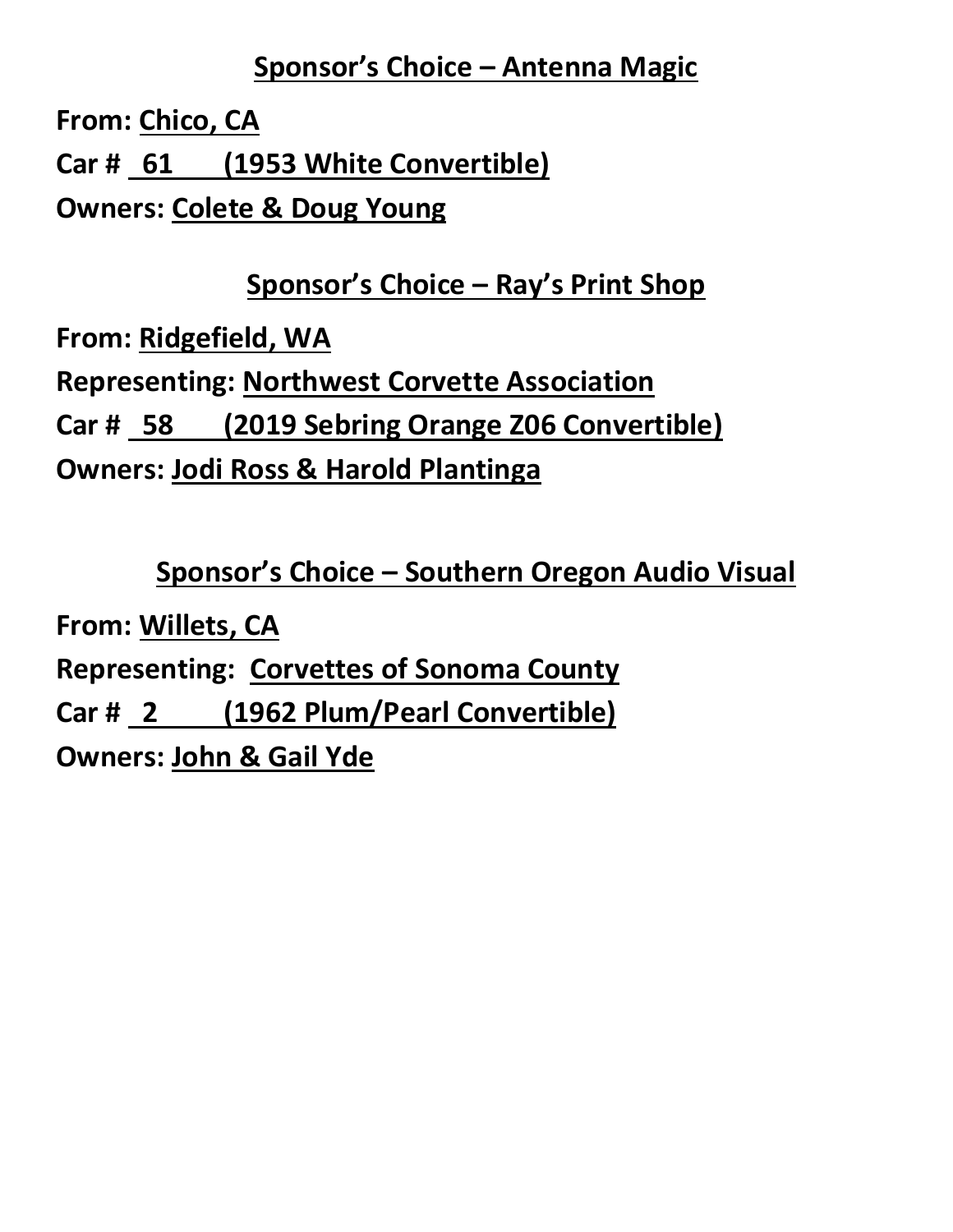## **The Mayor's Choice Trophy**

**Sponsored By: Noveske Rifle Works From: Visalia, CA Representing: Corvettes of Fresno Car # 107 (2015 Arctic White Coupe) Owners: Louis & Socorro Biglieri**

**Presenting the Trophy, The Honorable Roy Lindsay, Mayor of Grants Pass.**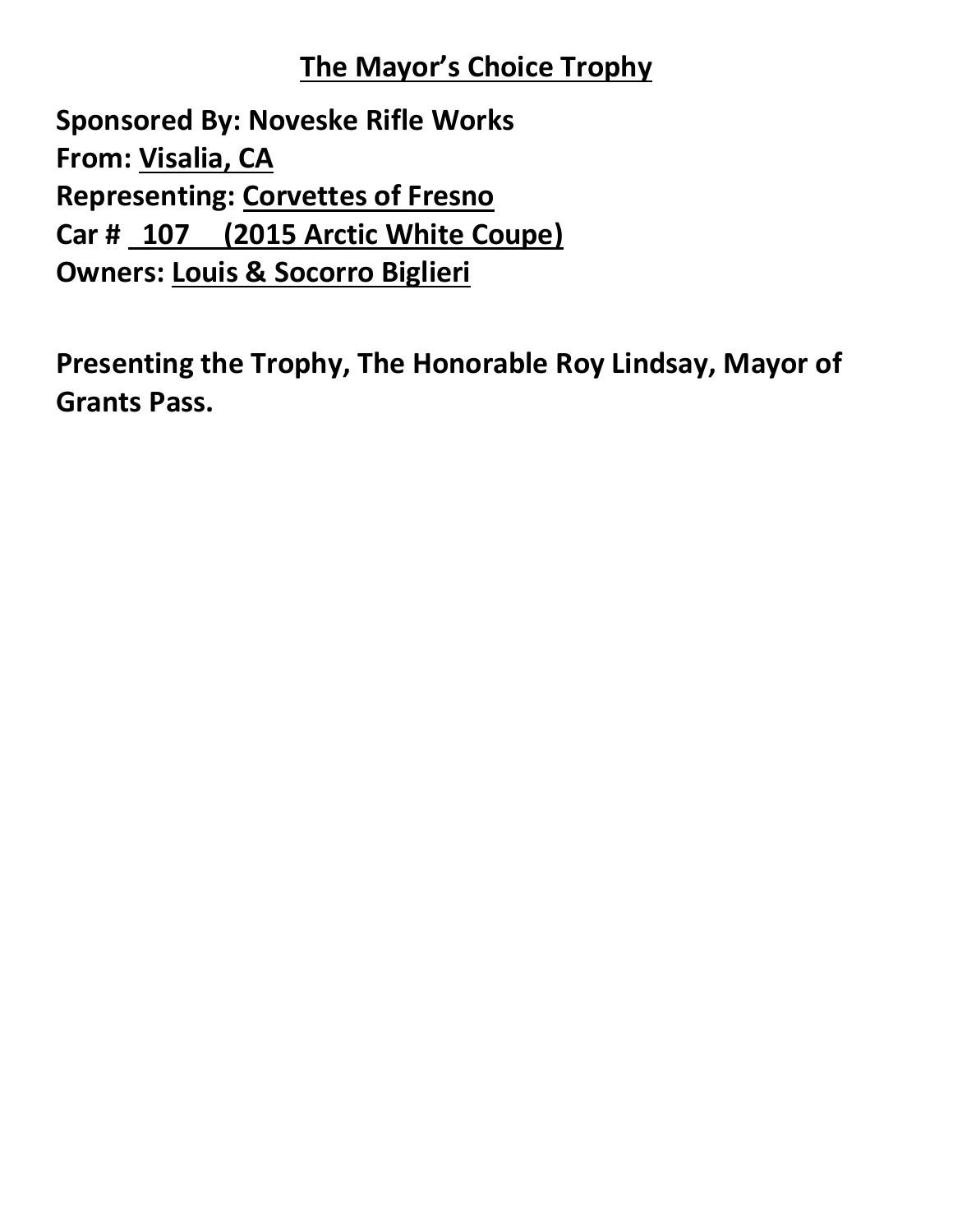### **Class Trophies**

**These were voted on by you, the participants. These are the cars your peers thought were particularly deserving of recognition.**

**Class A (1953 – 1996 1 st , 2 nd, 3 rd & 4th Gen.)**

**(1) First Place – Class A Sponsored By: John's Auto Care Center From: Washougal, WA Representing: Northwest Corvette Association Car # 85 (1965 Goldwood Yellow Convertible) Owners: John & Shirley Bishop**

**(2) Second Place - Class A Sponsored By: Star Body Works From: Chico, CA Car # 61 (1953 White Convertible) Owners: Colete & Doug Young**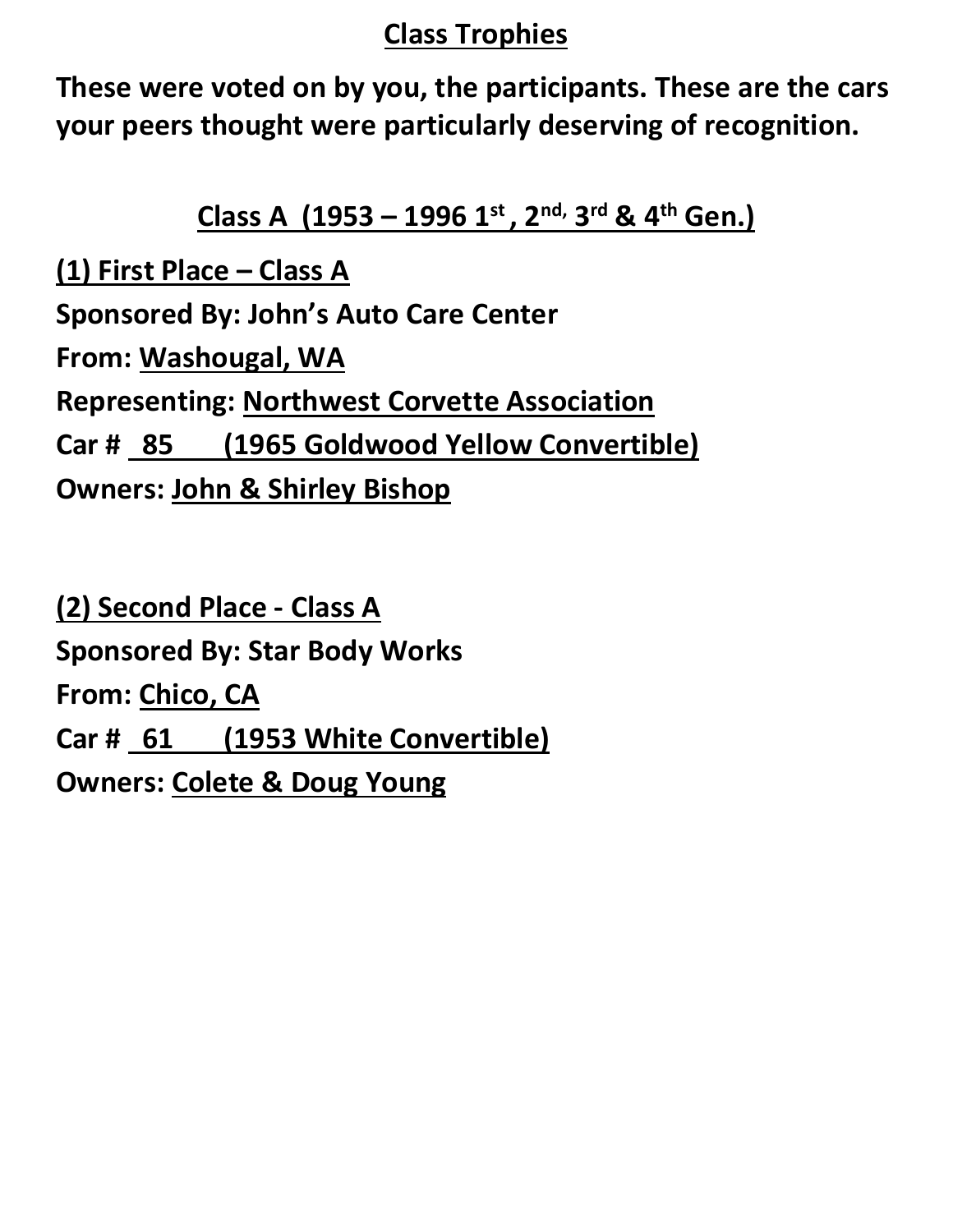#### **Class B (1997 – 2004 – C5s)**

**(1) First Place – Class B Sponsored By: Get It In Gear Transmissions From: Antelope, CA Representing: Cameron Park Corvette Club Car # 7 (2000 Dark Bowling Green Metallic Coupe) Owners: John & Michelle Manos**

**(2) Second Place – Class B Sponsored By: Weasku Inn From: Redding, CA Car # 49 (2001 Torch Red Z06) Owners: Don & Sue Tonkel**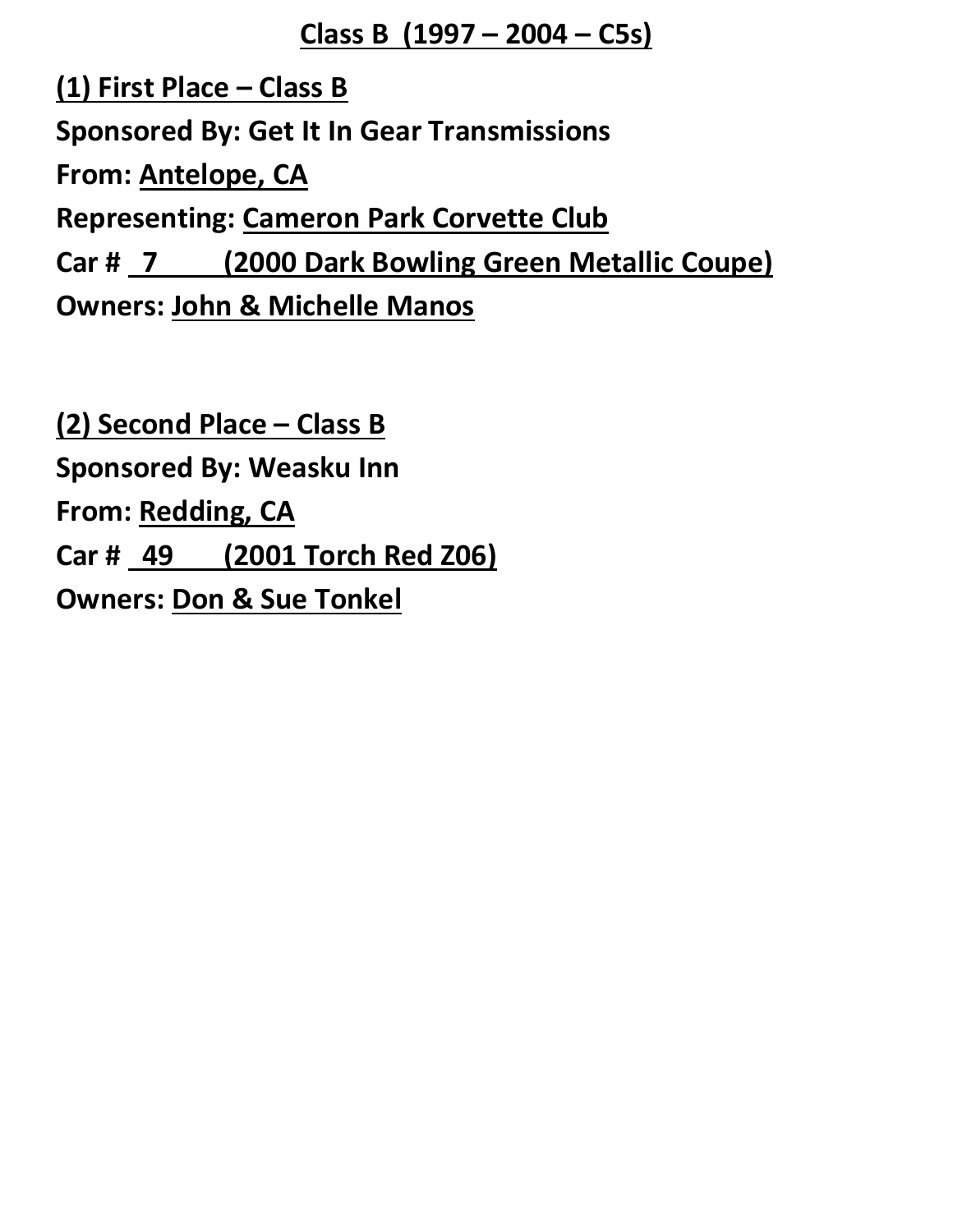#### **Class C (2005 – 2009 – Early C6s)**

**(1) First Place – Class C Sponsored By: DJ's Bump & Paint From: Carson, WA Representing: Mt. Hood Corvettes Car # 79 (2008 Atomic Orange Convertible) Owners: Chris & Ana Malone**

**(2) Second Place – Class C Sponsored By: Xtreme Auto Repair From: Milwaukie, OR Representing: Mt. Hood Corvettes Car # 78 (2006 Victory Red Convertible) Owners: Jim & Janet Hunt**

**(3) Third Place – Class C Sponsored By: City Plywood From: Cupertino, CA Representing: Santa Clara Corvettes Car # 112 (2008 Jet Stream Blue Coupe) Owners: Gary & Geneva Leighton**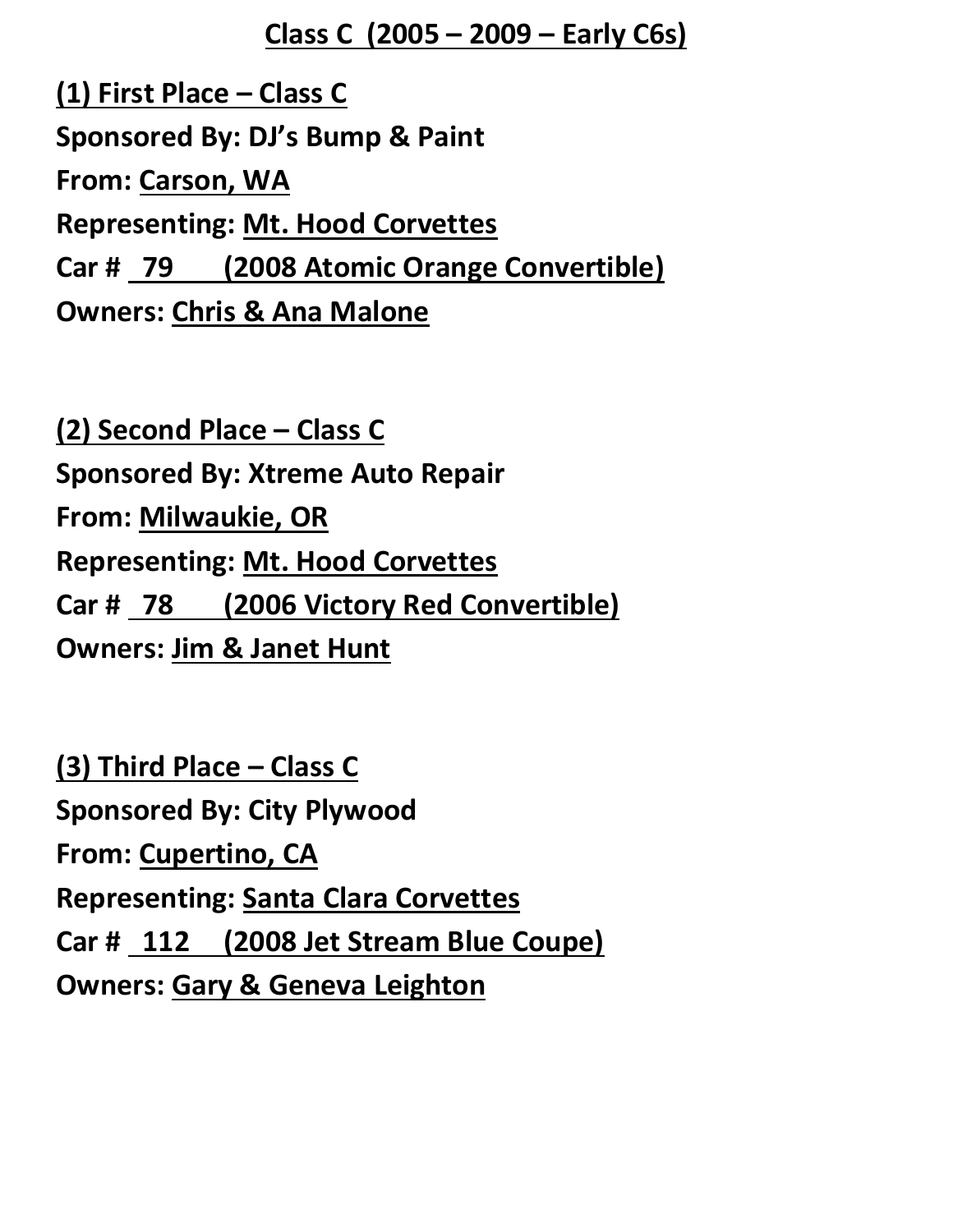#### **Class D (2010 – 2013 – Late C6s)**

**1) First Place – Class D Sponsored By: Southern Oregon Tire From: Redding, CA Representing: Corvette Set Redding Car # 3 (2010 Black ZR1) Owners: Don & Denise Bockman**

**(2) Second Place – Class D Sponsored By: Streamline Exhaust From: Boring, OR Representing: Northwest Corvette Association Car # 22 (2002 Torch Red Coupe) Owners: Chris & Kim Ierien**

**(3) Third Place – Class D Sponsored By: Foothill Mini-Storage From: Santa Maria, CA Representing: Pomona Valley Corvettes Car # 30 (2013 Super Sonic Blue ZR1) Owners: Charles & Joan Perry**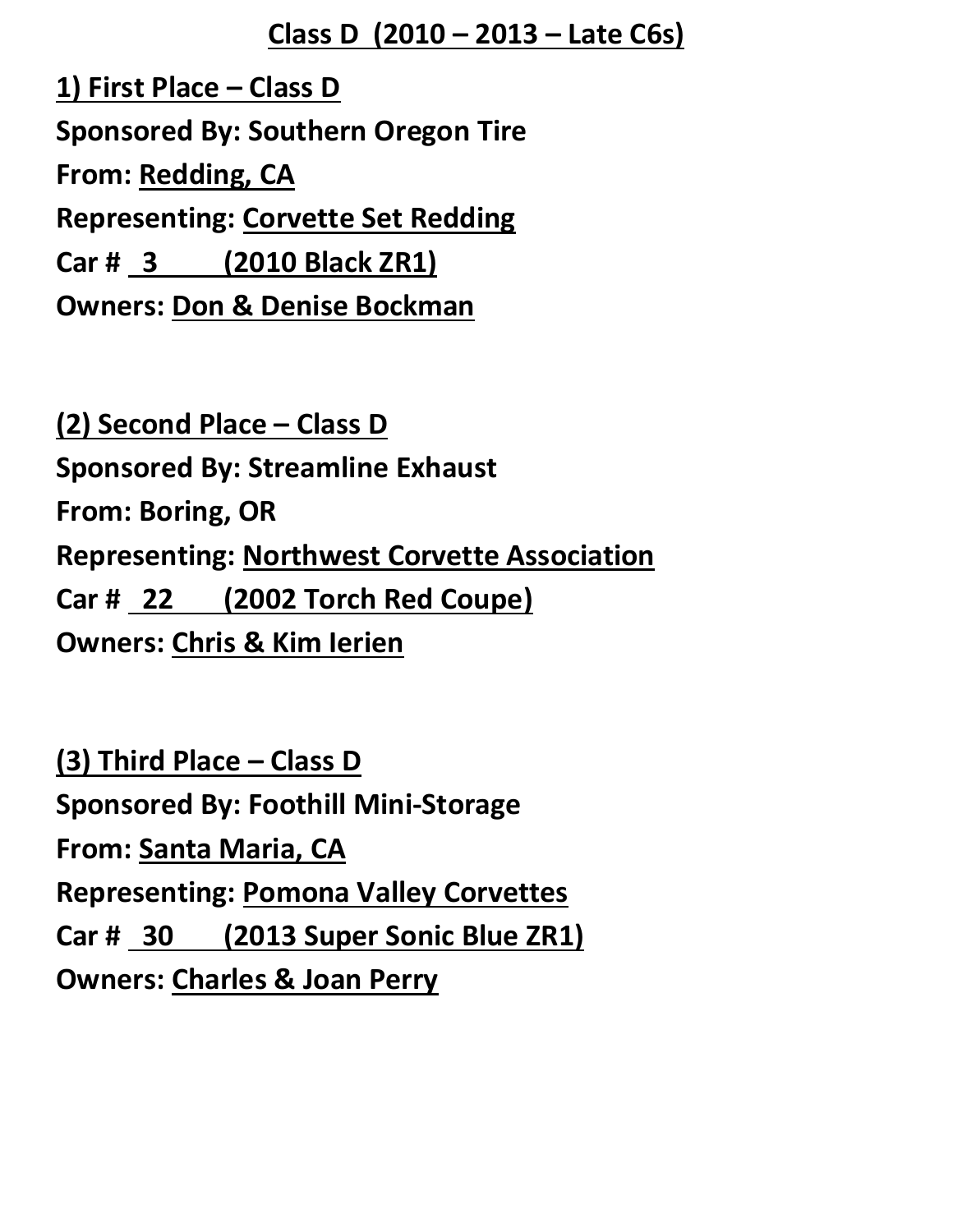#### **Class E (2014 – 2016 – Early C7s)**

**(1) First Place – Class E Sponsored By: Henderson's Line-up From: Chino Hills, CA Representing: Pomona Valley Corvettes Car # 17 (2016 Shark Gray Z06) Owners: Juan & Martha Ortega**

**(2) Second Place – Class E Sponsored By: Airport Chevrolet From: Vancouver, WA Representing: Northwest Corvette Association Car # 6 (2016 Yellow Z06) Owners: Kenn & Barb Stinchfield**

**(3) Third Place – Class E Sponsored By: Caveman Towing From: Montclair, CA Representing: Pomona Valley Corvettes Car # 5 (2016 Torch Red Z06) Owner: Don Catone (4) Fourth Place – Class E Sponsored By: Huck's Garage From: Tracy, CA Representing: Diablo Valley Corvettes Car # 42 (2014 Laguna Blue Convertible) Owners: Robert & Cheri Nolte**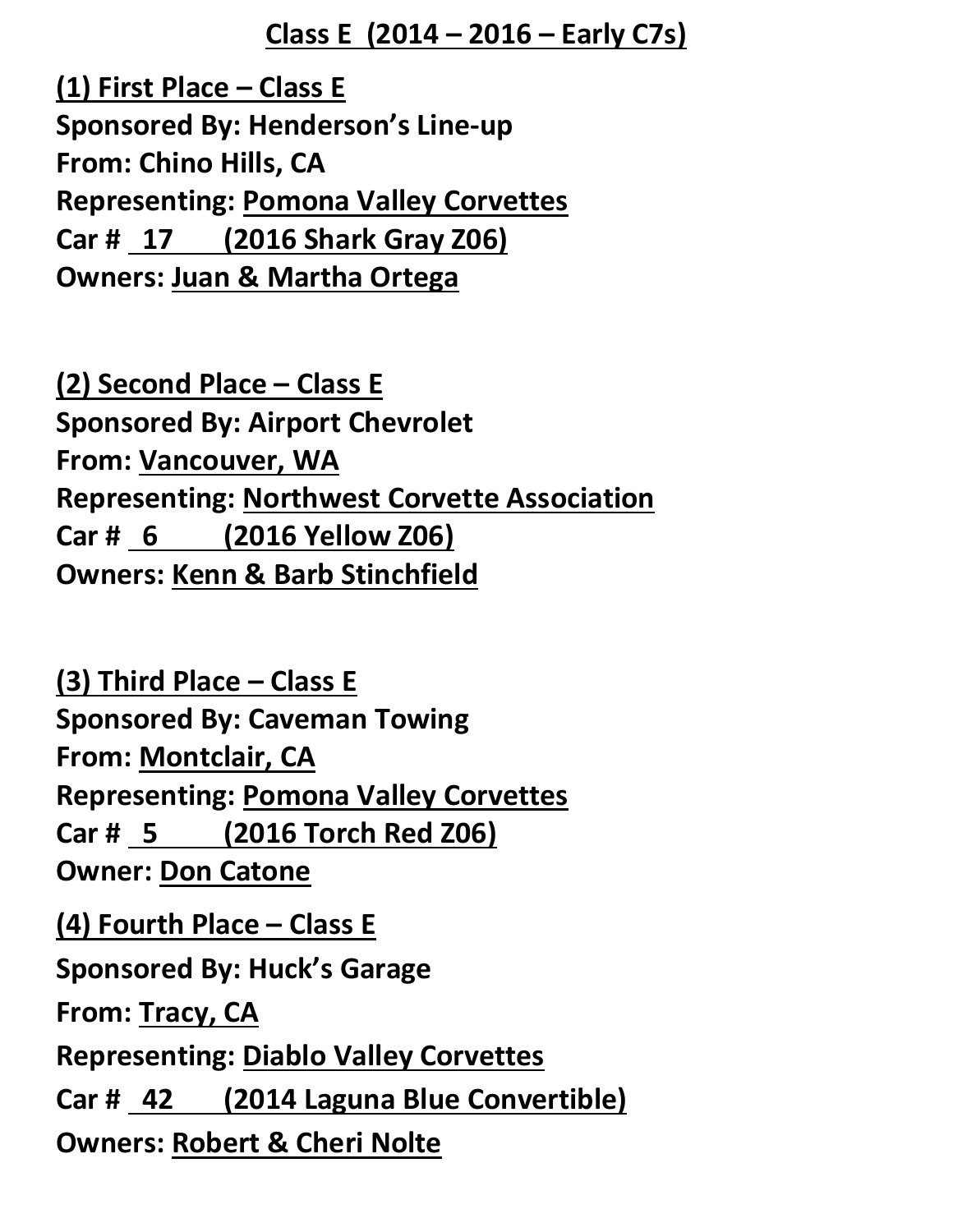**Class F (2017 – 2019 – Late C7s)**

**(1) First Place – Class F Sponsored By: Pacific Living Centers From: Brush Prairie, WA Representing: Northwest Corvette Association Car # 38 (2019 Long Beach Red ZR1 Coupe) Owners: Greg & Kim Sammons**

**(2) Second Place – Class F Sponsored By: Roe Motors From: Long Barn, CA Representing: Sonora Corvettes Car # 121 (2019 Sebring Orange ZR1) Owners: Don Herzer**

**(3) Third Place – Class F Sponsored By: Riverside Inn From: Battle Ground, WA Representing: Northwest Corvette Association Car # 70 (2018 Admiral Blue Grand Sport) Owners: Lou & Chris Cecoli**

**(4) Fourth Place – Class F Sponsored By: Greg's Upholstery From: Rancho Cucamonga, CA Representing: Pomona Valley Corvettes Car # 28 (2019 Shadow Gray Grand Sport) Owners: Scott & Nancy Erickson**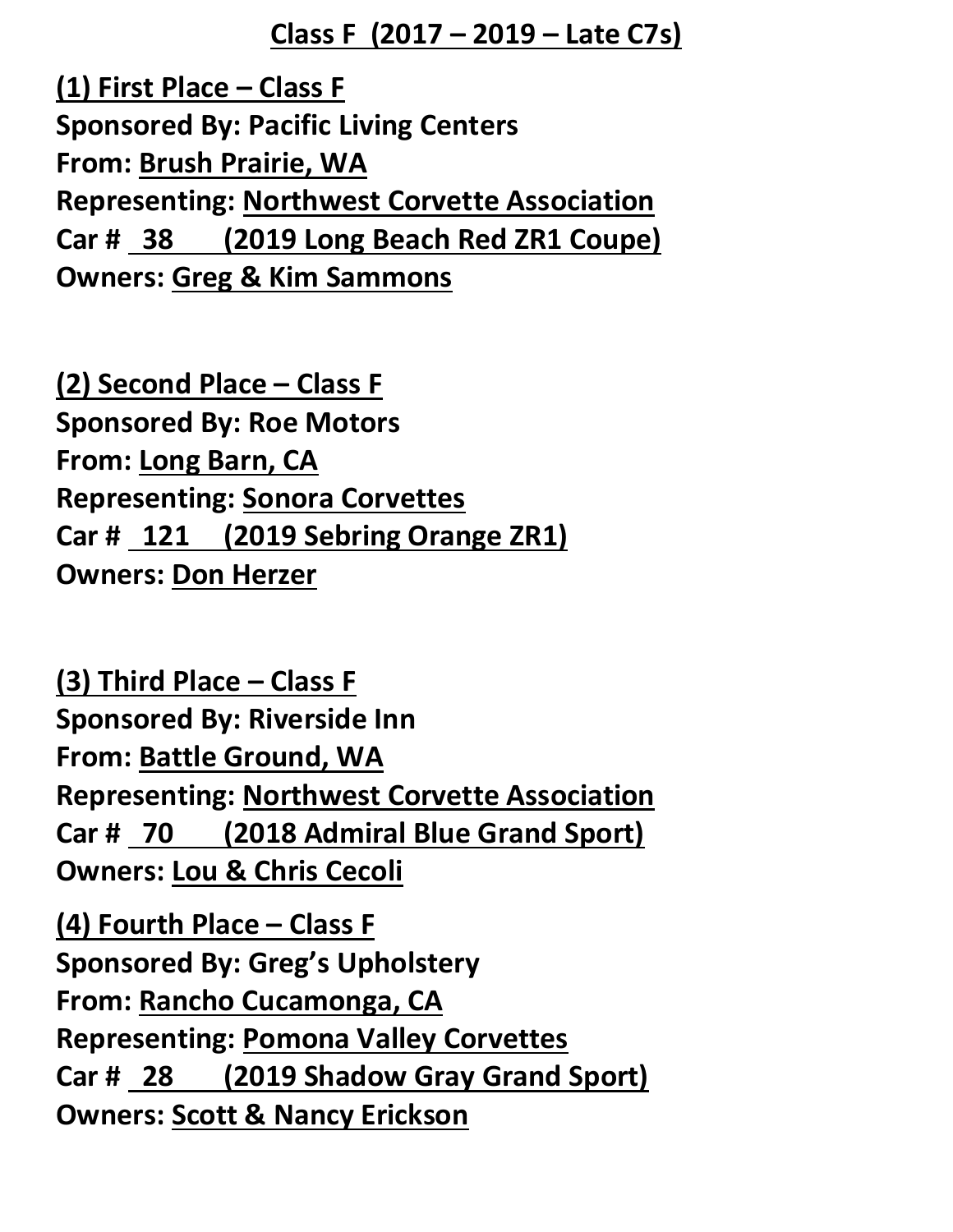### **Class G (All Modified)**

**(1) First Place – Class G Sponsored By: The Autosmith From: Springfield, OR Representing: Cascade Corvette Club Car # 69 (1957 Green Convertible) Owners: Dennis Huntley**

**(2) Second Place – Class G Sponsored By: Rogue Valley Engraving From: Grants Pass, OR Car # 135 (1962 Red Convertible) Owners: Russ Robertson & Susan Silvers**

**(3) Third Place – Class G Sponsored By: Elite Auto Detail From: Vancouver, WA Representing: Northwest Corvette Association Car # 56 (2009 Silver Coupe) Owners: Bob & Diane Toycen**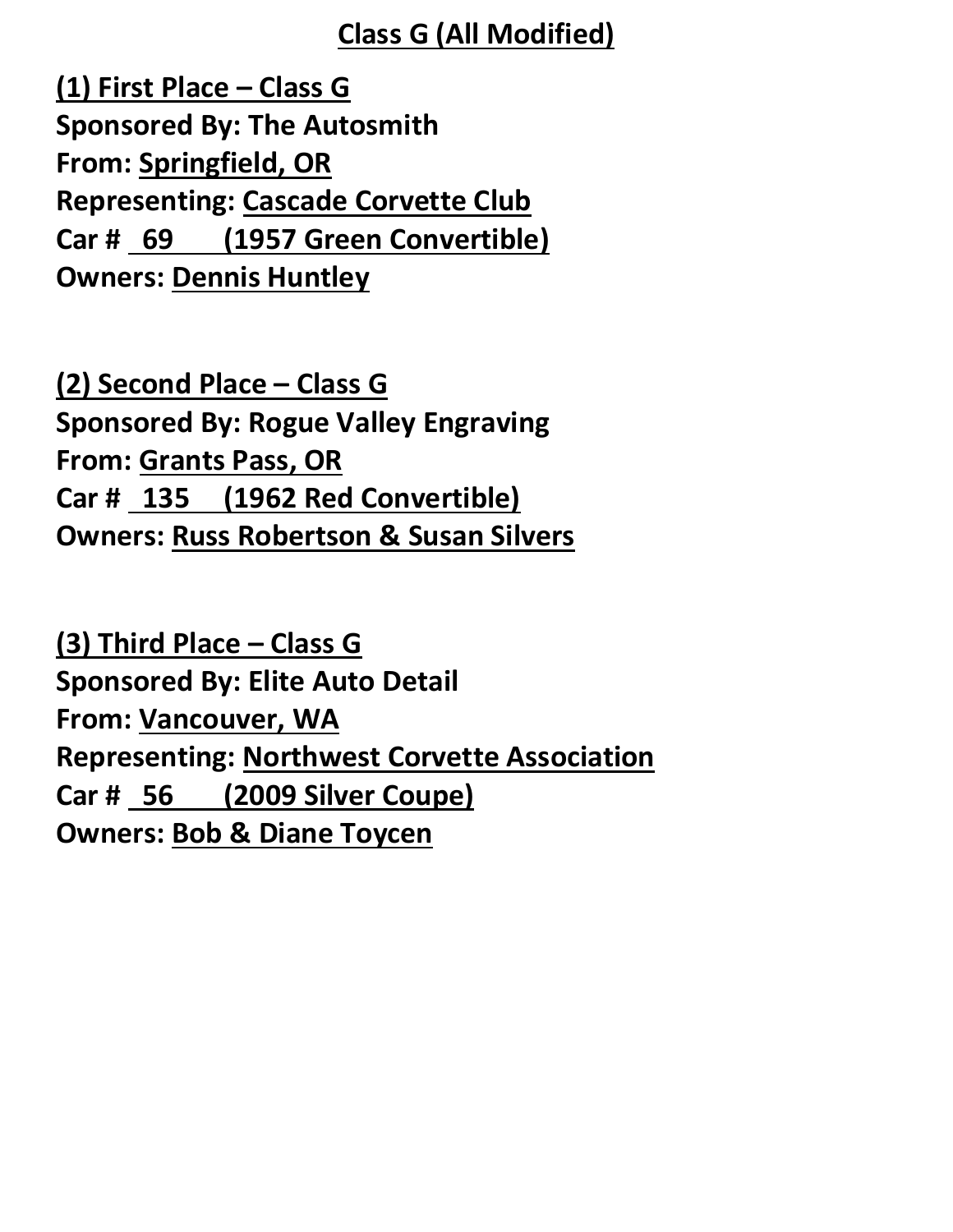### **Class S1 (SOCA Members 1953 – 1982)**

**Sponsored By: Lonnie's Truck & Auto From: Grants Pass, OR Car # 205 (1962 Sateen Silver Convertible) Owners: John & Sandra Castle**

### **Class S2 (SOCA Members 1984 – 2004)**

**Second Place Sponsored By: Les Schwab – Grants Pass From: Grants Pass, OR Car # 213 (2001 Yellow Convertible) Owner: Bill & Fleeta Lackey**

**Class S2 (SOCA Members 1984 – 2004)**

**First Place Sponsored By: Quality Tire From: Grants Pass, OR Car # 202 (1994 Black Convertible) Owner: Florin & Elizabeth Baldridge**

**Class S3 (SOCA Members 2005 – 2019)**

**Sponsored By: Baskin Robins From: Grants Pass, OR Car # 229 (2017 Admiral Blue Coupe) Owner: Gary Masters & Teri Lavery**